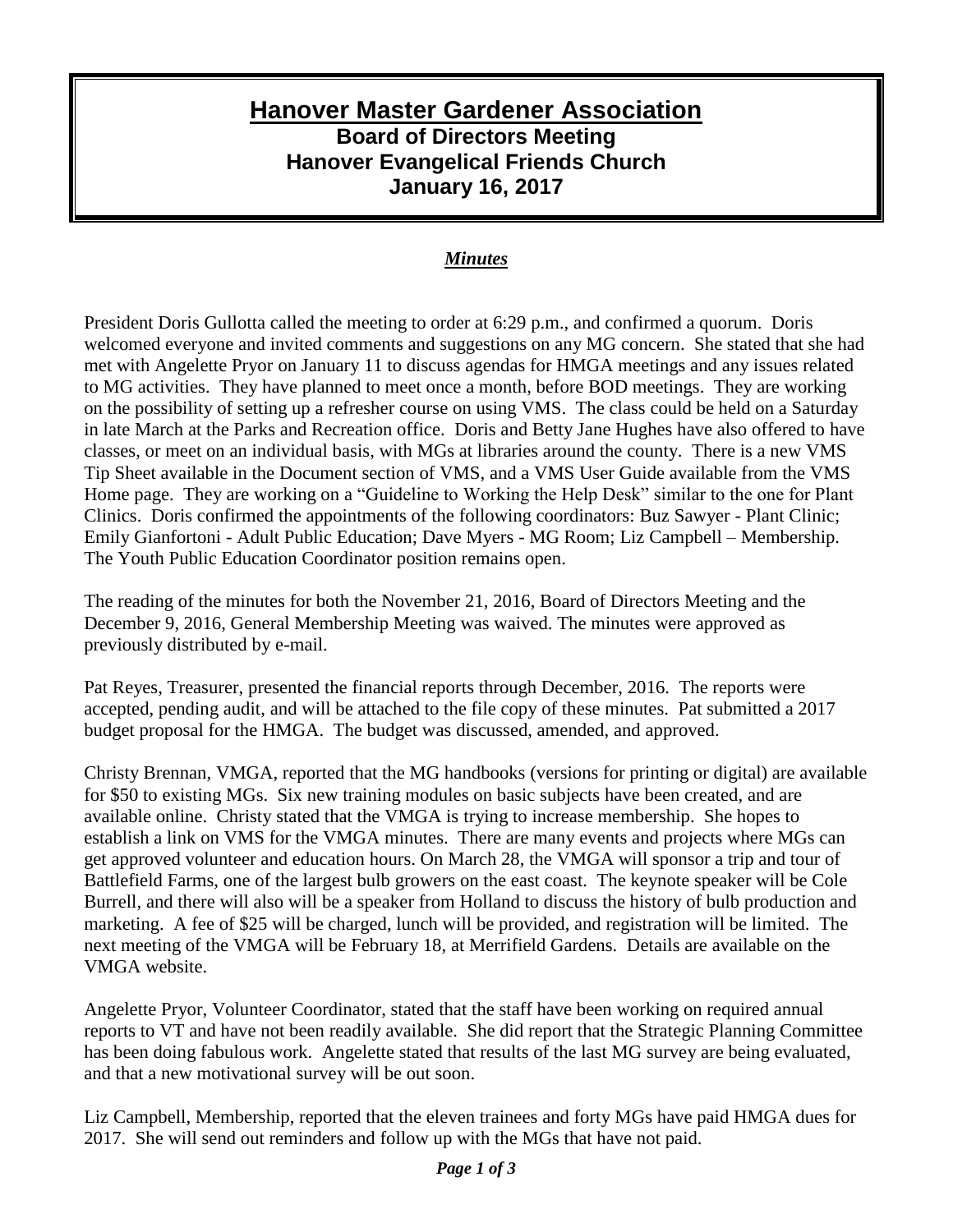Betty Jane Hughes, Immediate Past President, reported she had completed her "Year in Review" for Laura Maxey-Nay, and the HMGA Annual Report through the end of 2016. The Annual Report is available on VMS. She is also working with Doris to document all projects and proposals for review and approval by Laura.

Beckey Watson, Grants Committee, was unable to attend. Her report (attached), previously distributed by e-mail, recommended awarding two grants. Beaverdam Elementary submitted a request for \$220 for "Grasses for the Masses – From Beaverdam to the Bay," to grow and transplant wild celery into the James River and to educate the students on sustainable landscape management. Henry Clay Elementary requested \$500 to continue their "Roots and Shoots" program to educate students on where their food comes from. The report was discussed and approved. Doris thanked the Grants Committee, which includes Kristin Reihl, Mary Wagner, Sammye Daou, Renee Mullins, Nancy LaFevre, and Beckey Watson for their work. Betty Jane volunteered to assist with communicating the approvals and distribution of the grant funds.

Lorre Hyatt, Training, reported that there are currently eleven trainees. The Mentor-Trainee dinner was held on Wednesday, January 4, and training classes started on Thursday, January 5. The second training class was cancelled because of the weather, and has been rescheduled. She stated that volunteers were still needed for the host and facilitator positions. Betty Jane has filled in during shortages of volunteers. Lorre suggested a committee be created to facilitate the transition to a new Training Coordinator. The Board agreed that a committee was needed.

Joel Klein, Plant Sale, reported that the Spring plant sale is still scheduled for April 22. He stated that the date is "Earth Day," and will conflict with other sales and events in the area.

Buz Sawyer, Plant Clinics, was unable to attend. Betty Jane stated a meeting for all MGs interested in volunteering with the Plant Clinics will be held on January 30, 7:00 p.m., at the Parks and Recreation Building. Liz Campbell has sent out two notices, and it has been posted on the Announcement Board.

Ed Wall, HGS, reported that the January 7, HGS class was cancelled due to weather, and was rescheduled for February 4, at the Mechanicsville Library. Betty Jane will change the date on the VMS calendar. Ed stated that Brenda Burke has agreed to lead the HGS "Landscaping" class on March 4, a change due to a scheduling conflict. Many other Hanover libraries are interested in having HGS classes, including Montpelier, in the far west end of the county.

Doris, Scotchtown, reported that she has received approval from Laura to allow up to four volunteer hours at Scotchtown to be counted towards the MG-required twenty. Four hours may be recorded as VM7; volunteer hours after that will be recorded as NEP1 unless interacting with tour groups or visitors, in which case they can be recorded as ES1. Doris hopes this change will encourage more volunteers.

Betty Jane reported that Rita Schalk, Unit Coordinator, has received a request from the Boy Scouts, who would like to build a three-stage compost system somewhere in the county as a project to earn a Scout badge. Doris suggested Scotchtown. Other suggestions included Hanover schools, Ashwood Gardens, and Ashland community gardens. Doris will check with Scotchtown or an alternative.

Susie Knuth, Member Meetings, said the February 3, General Membership Meeting will feature Sheila Weisensale presenting her program, "Grow and Design with Your Own Foliage." Susie reported that three members had volunteered to give presentations at member-led meetings if they were held in Ashland. The board discussed the possibility of having a meeting there in the daytime, or on a Saturday, or an evening in October. Susie will continue to investigate a date, time, and location.